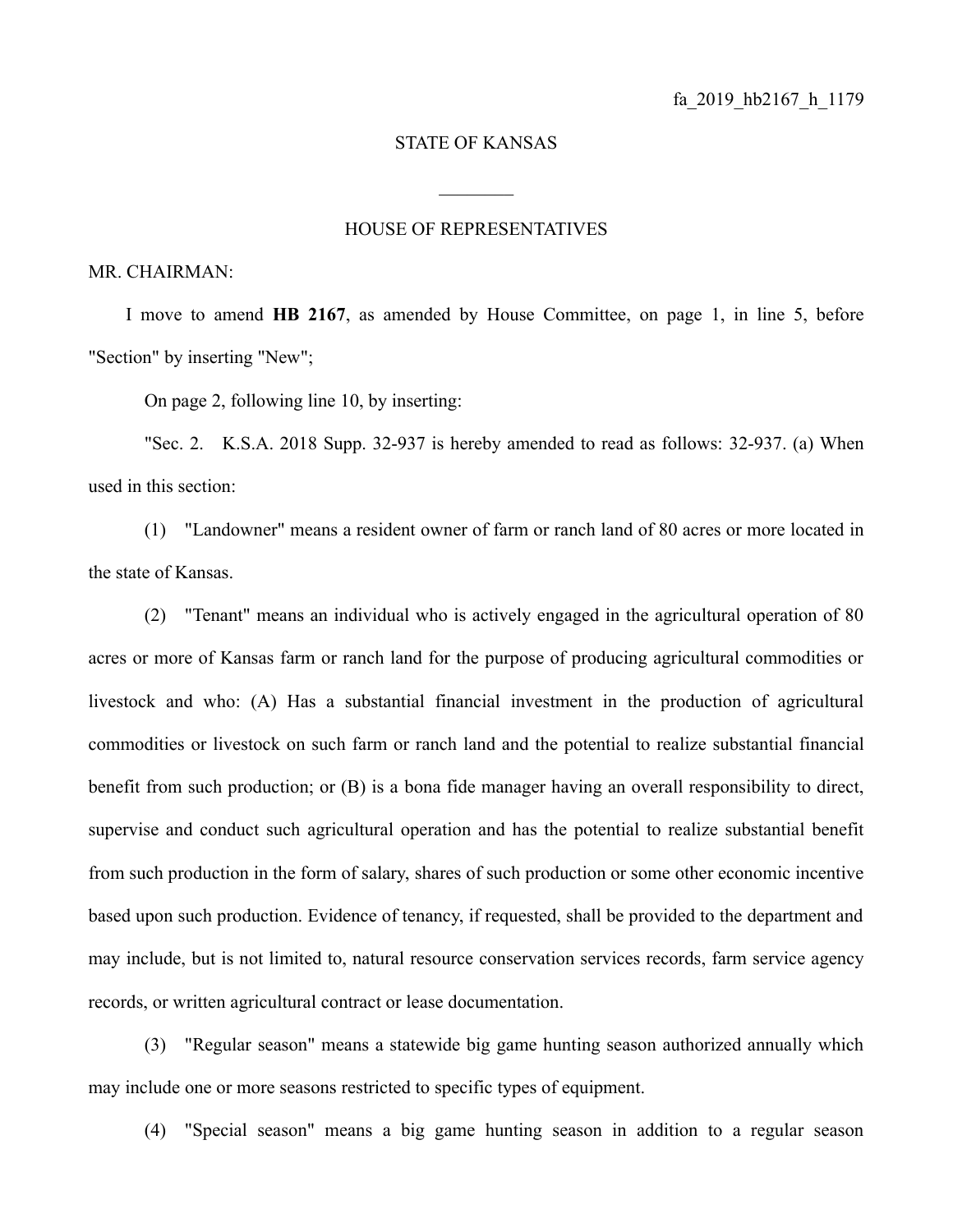authorized on an irregular basis or at different times of the year other than the regular season.

(5) "General permit" means a big game hunting permit available to Kansas residents not applying for big game permits as a landowner or tenant.

(6) "Nonresident landowner" means a nonresident of the state of Kansas who owns farm or ranch land of 80 acres or more which is located in the state of Kansas.

(7) "Nonresident permit" means a big game hunting permit available to individuals who are not Kansas residents.

(b) Except as otherwise provided by law or rules and regulations of the secretary and in addition to any other license, permit or stamp required by law or rules and regulations of the secretary, valid big game permits are required to take any big game in this state.

(c) The fee for big game permits and game tags shall be the amount prescribed pursuant to K.S.A. 32-988, and amendments thereto.

(d) Big game permits are valid throughout the state or such portion thereof as provided by rules and regulations adopted by the secretary in accordance with K.S.A. 32-805, and amendments thereto.

(e) Unless otherwise provided by law or rules and regulations of the secretary, big game permits are valid from the date of issuance and shall expire at the end of the season for which issued.

(f) The secretary may adopt, in accordance with K.S.A. 32-805, and amendments thereto, rules and regulations for each regular or special big game hunting season and for each management unit regarding big game permits. The secretary is hereby authorized to issue big game permits pertaining to the taking of big game. Separate big game permits may be issued for each species of big game. No big game permits shall be issued until the secretary has established, by rules and regulations adopted in accordance with K.S.A. 32-805, and amendments thereto, a regular or special big game hunting season.

(g) The secretary may authorize, by rules and regulations adopted in accordance with K.S.A.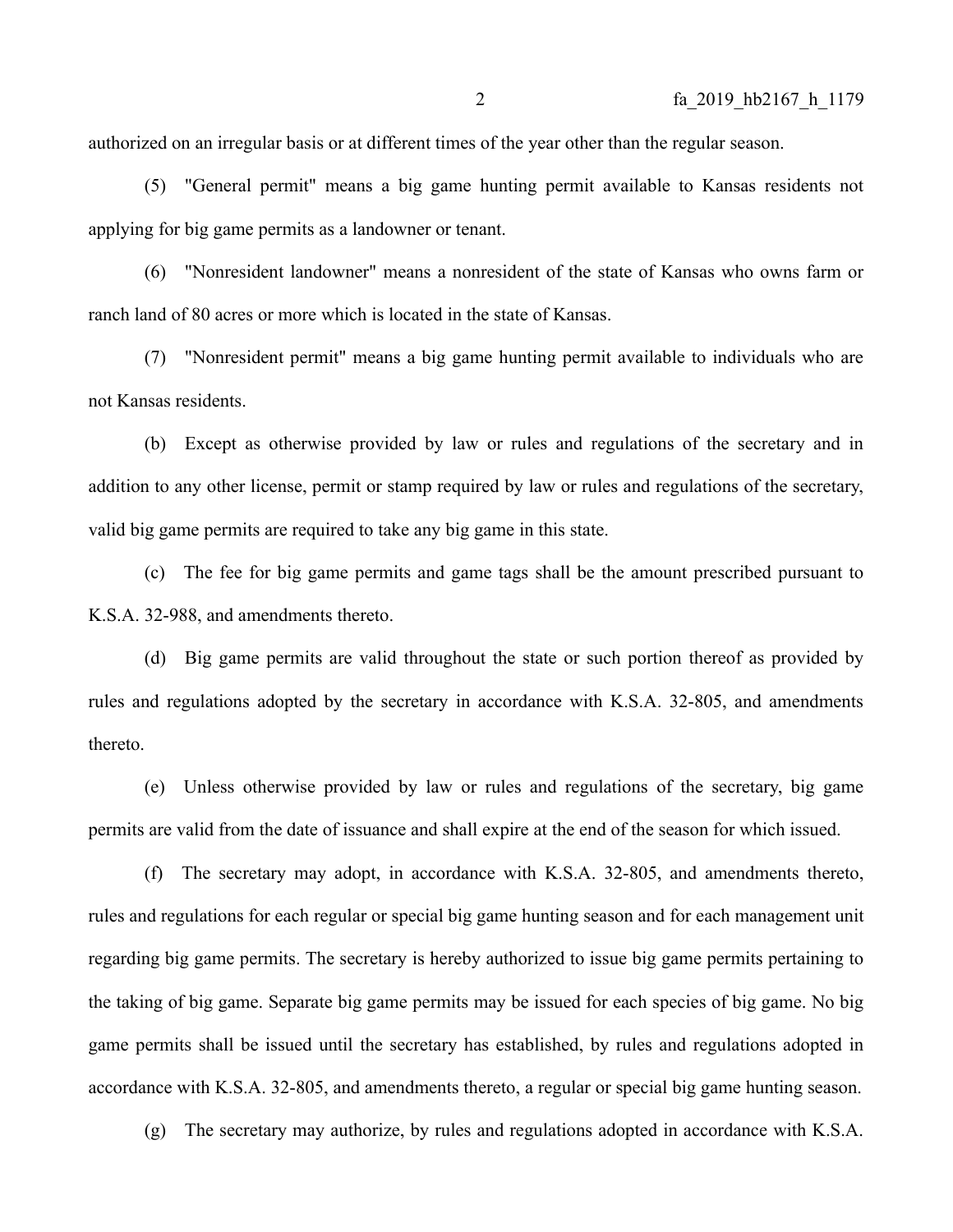32-805, and amendments thereto, regular landowner or tenant hunt-on-your-own-land big game permits. Members of the landowner's or tenant's immediate family who are domiciled with the landowner or tenant may apply for resident big game permits as landowners or tenants, but the total number of landowner or tenant regular hunt-on-your-own-land permits issued to a landowner or tenant and a landowner's or tenant's immediate family members for each big game species shall not exceed one permit for each 80 acres owned by such landowner or operated by such tenant. Evidence of ownership or tenancy, if requested, shall be provided to the department. Such permits and applications may contain provisions and restrictions as prescribed by rules and regulations adopted by the secretary in accordance with K.S.A. 32-805, and amendments thereto.

(h) Special hunt-on-your-own-land deer permits may be issued to a landowner's or tenant's siblings and lineal ascendants or descendants, and their spouses, whether or not a Kansas resident, by paying the required fee for a general deer permit. The total number of regular and special hunt-on-yourown-land deer permits issued to a landowner's or tenant's siblings and lineal ascendants or descendants, and their spouses, shall not exceed one deer permit for each 80 acres owned by such landowner or operated by such tenant. Evidence of ownership or tenancy, and sibling or lineal ascending or descending relations, if requested, shall be provided to the department.

(i) Fifty percent of the big game permits authorized for a regular season in any management unit shall be issued to landowners or tenants, provided that a limited number of big game permits have been authorized and landowner or tenant hunt-on-your-own-land big game permits for that unit have not been authorized. A landowner or tenant is not eligible to apply for a big game permit as a landowner or as a tenant in a management unit other than the unit or units which includes such landowner's or tenant's land. Any big game permits not issued to landowners or tenants within the time period prescribed by rules and regulations may be issued without regard to the 50% limitation.

(j) The secretary may issue, by rules and regulations adopted in accordance with K.S.A. 32-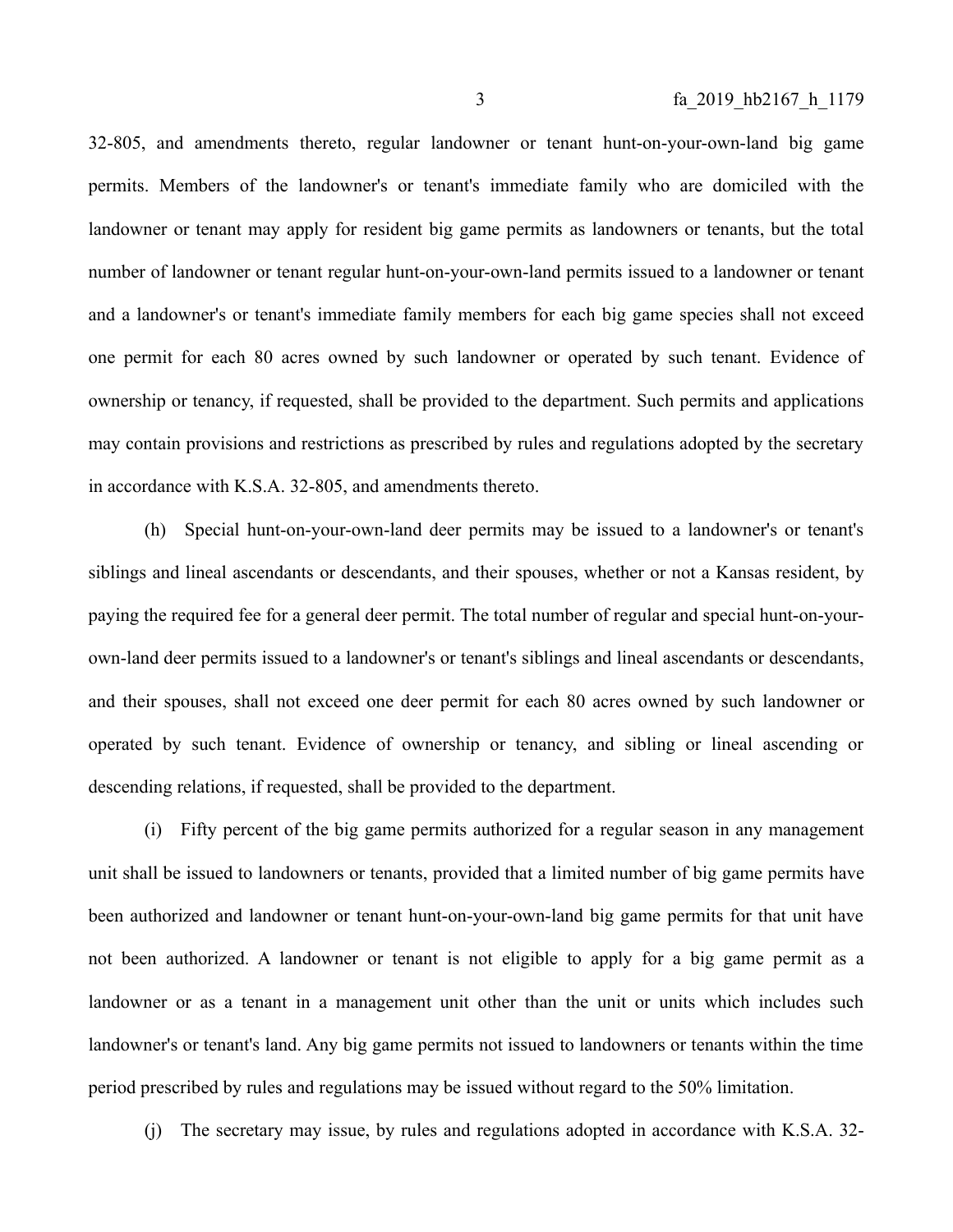805, and amendments thereto, resident deer hunting permits available on a limited basis and valid for a designated species and sex in designated units, and antlerless-only deer permits in designated units as necessary for management purposes, and, any of the following options:

(1) Either sex white-tailed deer permits valid statewide during any season with the equipment legal for that season;

(2) either species, either sex archery permits valid statewide;

(3) either species, either sex muzzle loader permits valid in designated units; or

(4) either species, either sex firearm permits valid in designated units.

(k) The secretary may issue permits for deer to nonresident landowners, but any such permit shall be restricted to hunting only on lands owned by the nonresident landowner.

(l) The secretary may issue deer hunting permits to nonresidents, subject to the following limitations:

(1) Demand for resident deer permits shall be satisfied prior to issuance of nonresident deer permits. The total number of nonresident deer permits that may be issued for a deer season in a management unit and which may be used to take antlered deer shall be established with the goal of meeting demand for those permits, after demand for resident deer permits has been satisfied, using a formula developed by the department that will consider adjustment factors, including deer population trends, deer-related vehicle accidents, age structure in the harvest, deer damage, landowner desire for nonresident deer permits, general public desires and health of habitat. The 2008 permit numbers shall be based on the adjustment factors and an average of nonresident demand for permits in each management unit from the previous six years, establishing at least a 10% increase but not more than 50% increase in permit numbers in each management unit, except in unit 16, where permit numbers shall not increase more than 100%. In subsequent vears, The formula shall be used to determine permit allocations based on demand for resident deer permits and the adjustment factors.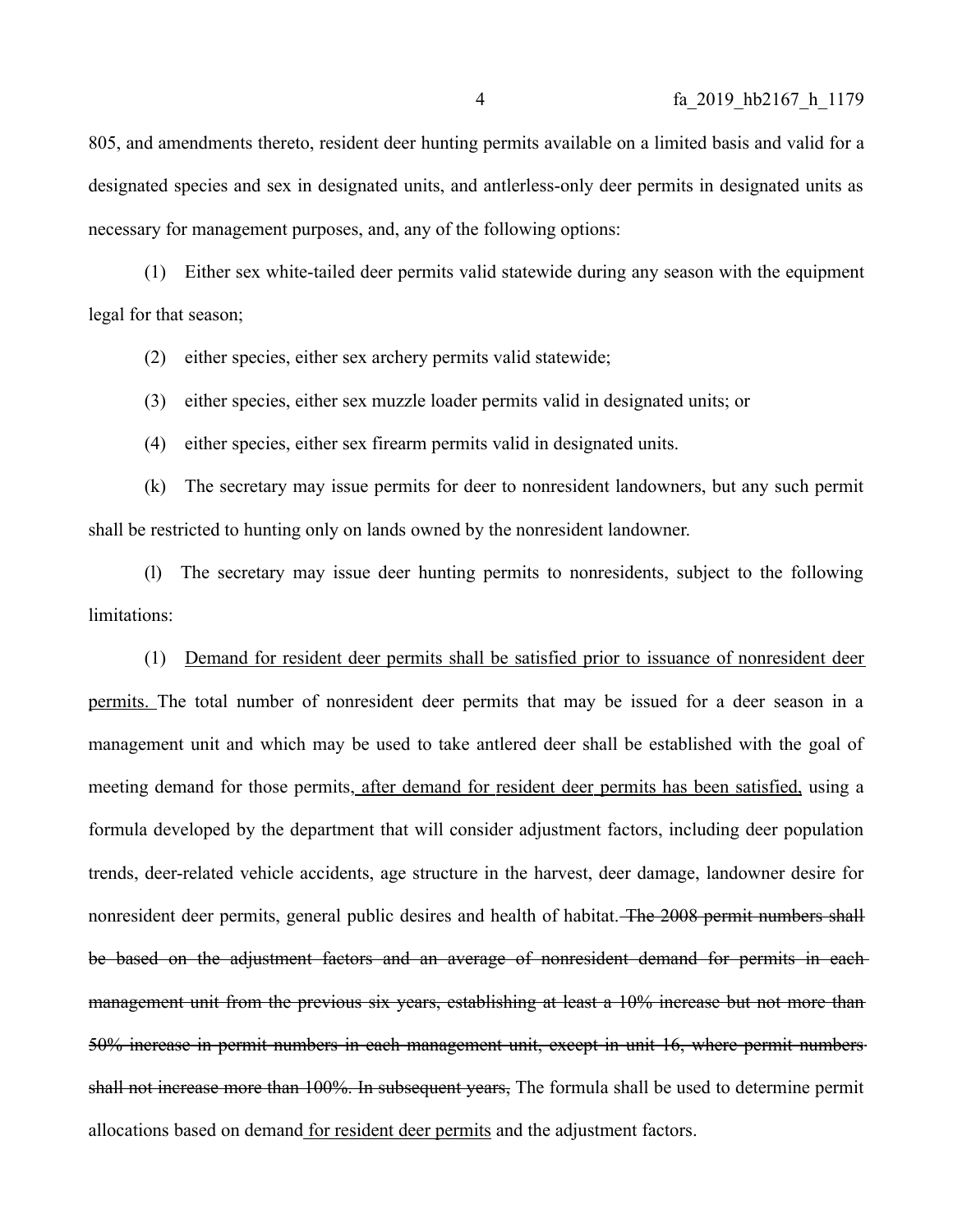(2) Nonresident deer permits may be restricted to a particular deer species.

(3) Nonresident deer permits shall be restricted to two adjacent deer management units.

(4) Nonresident deer hunters shall select one season at the time of application.

(5) For an additional fee, nonresident deer hunters applying for a whitetail either sex archery or muzzle loader permit in a designated mule deer unit may also apply for one of the limited number of mule deer stamps. If they are successful in both drawings, they would be issued a permit that will allow them to take either a whitetail deer or a mule deer in that unit.

(m) A big game permit shall state the species, number and sex of the big game which may be killed by the permittee. The secretary may require any big game permittee to provide survey information at the conclusion of the open season.

(n) (1) Prior to April 30, 2013, the secretary shall develop and implement a combination antlered and antlerless deer permit and adopt rules and regulations for the administration thereof.

(2) Prior to April 30, 2013, the secretary shall develop and implement a pre-rut antlerless deer rifle season by deer management unit. The provisions of this paragraph shall expire on July 1, 2015.

(3) The secretary shall develop and implement a deer crossbow hunting pilot project. Such pilot project shall be implemented in no more than four deer management units. The secretary of wildlife, parks and tourism shall study the effects of such pilot project on the deer population and the number of crossbow users in such deer management units and report to the house committee on agriculture and natural resources and the senate committee on natural resources prior to January 31, 2014. The provisions of this paragraph shall expire on January 31, 2014.

(o) The permittee shall permanently affix the carcass tag to the carcass of any big game animal immediately after killing and thereafter take such killed game to a check station as may be required in the rules and regulations, where a check station tag shall be affixed to the big game carcass if the kill is legal. The tags shall remain affixed to the carcass until the carcass is processed for storage